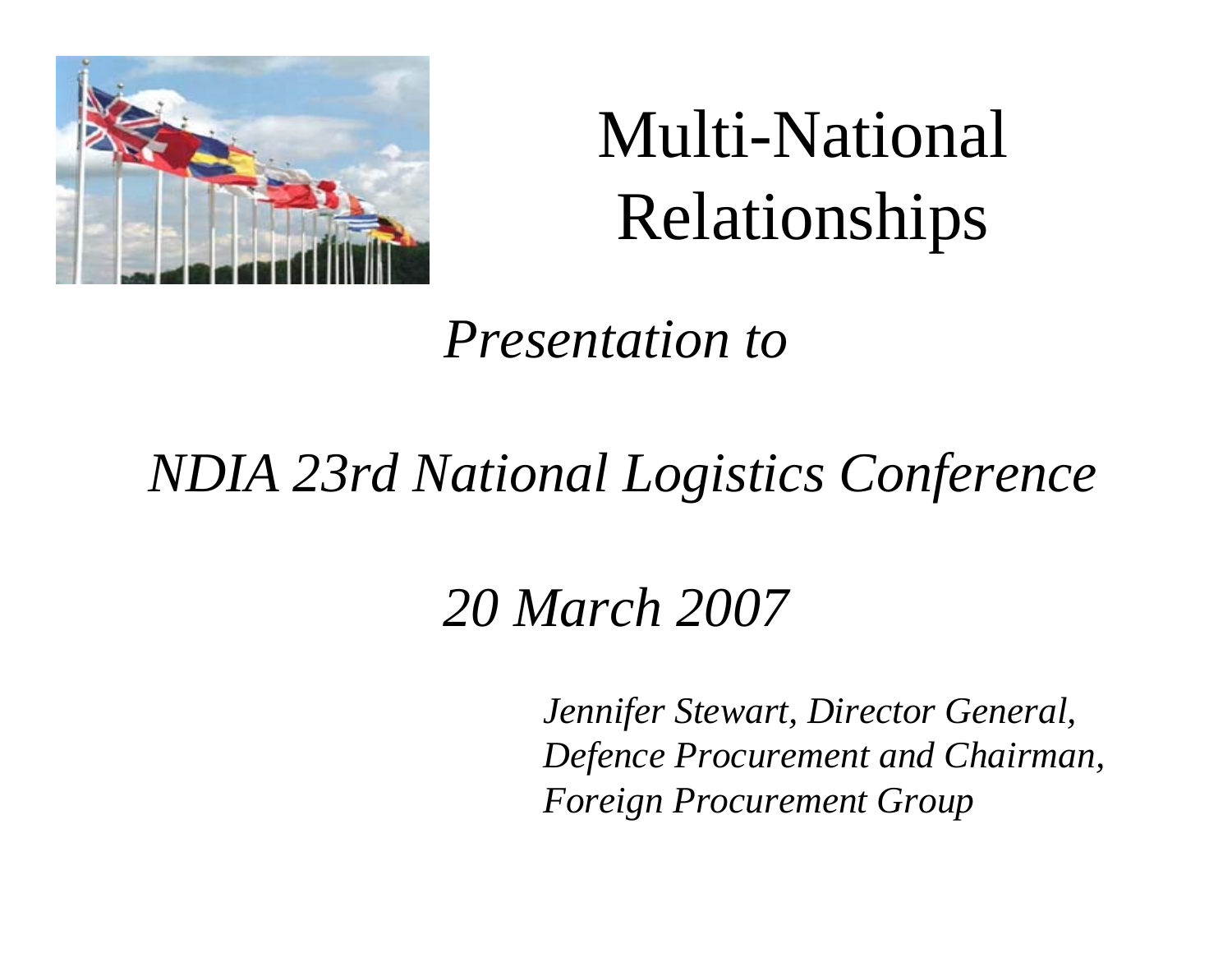



- International networks
- Foreign customer perspectives
- Canadian perspective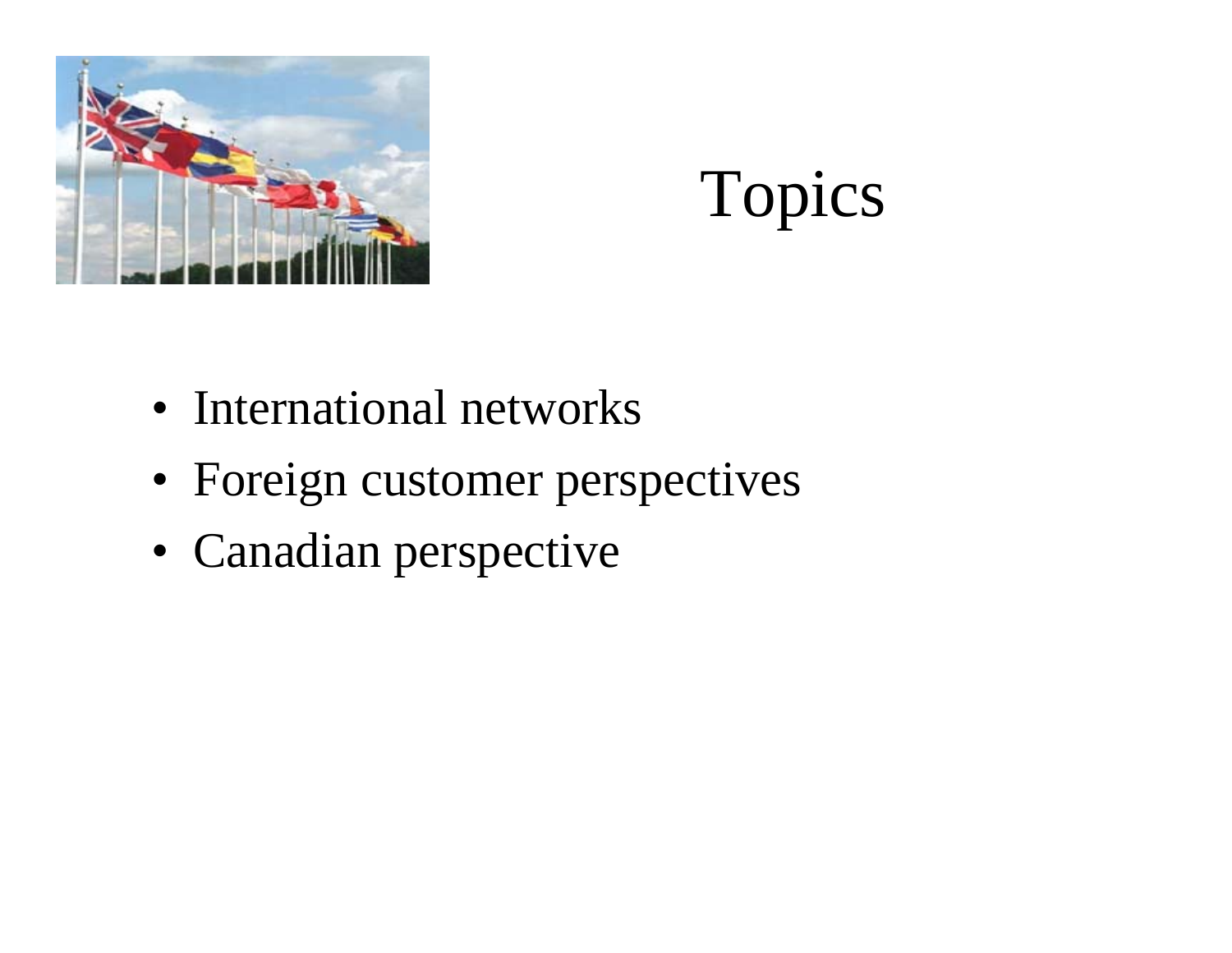

## International Networks

- Two international customer networks with a focus on global defense trade
	- Defense MOU Attachés Group
	- Foreign Procurement Group
- Threats to global defense trade and cooperation
	- Protectionist thinking and "Buy American" legislation
	- Tighter and more onerous export controls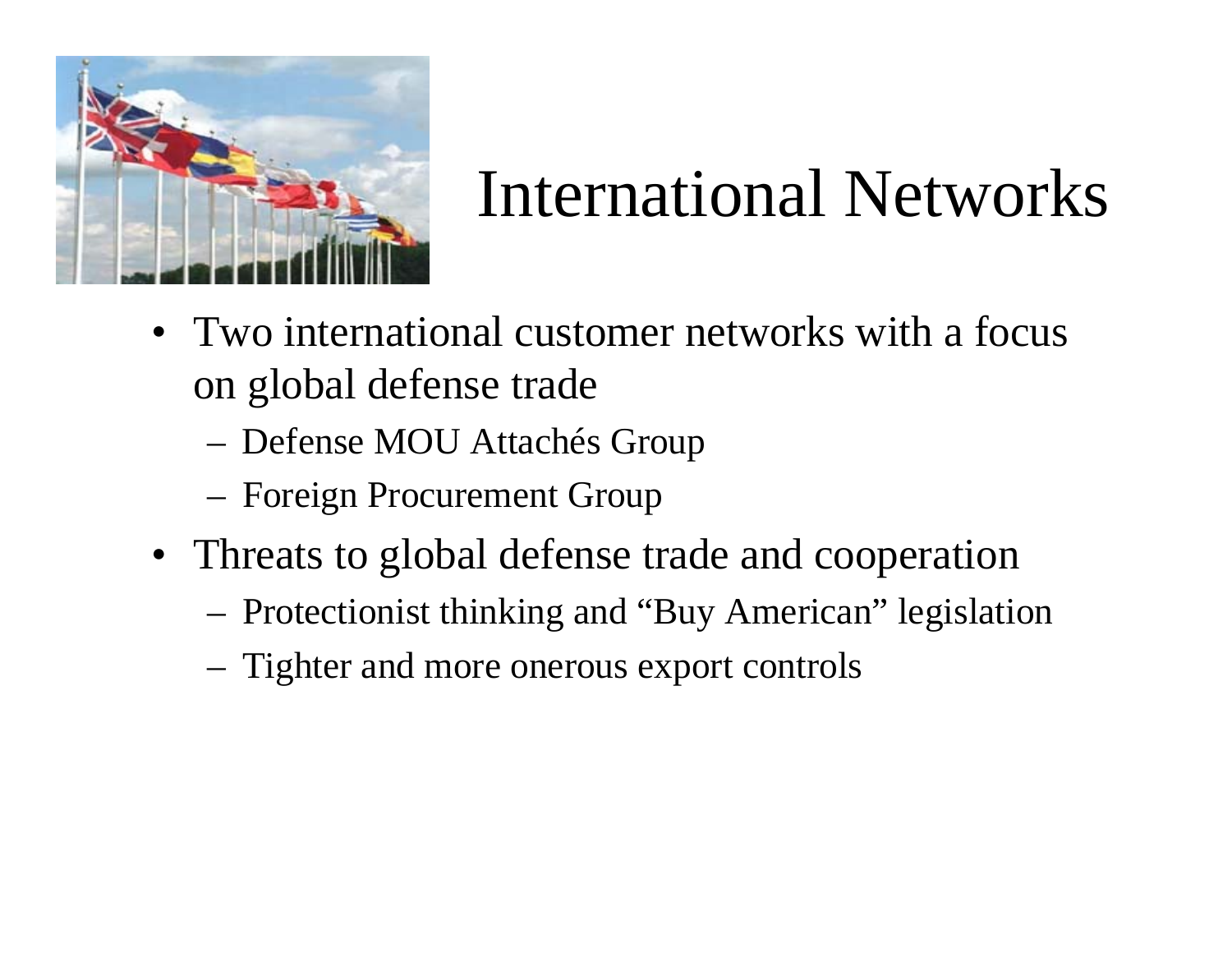

# Defense MOU Attachés Group

- 21 countries with bilateral defense procurement agreements with the US
- Founded in 1986
- "Parent" of the Foreign Procurement Group
- Meets monthly except for August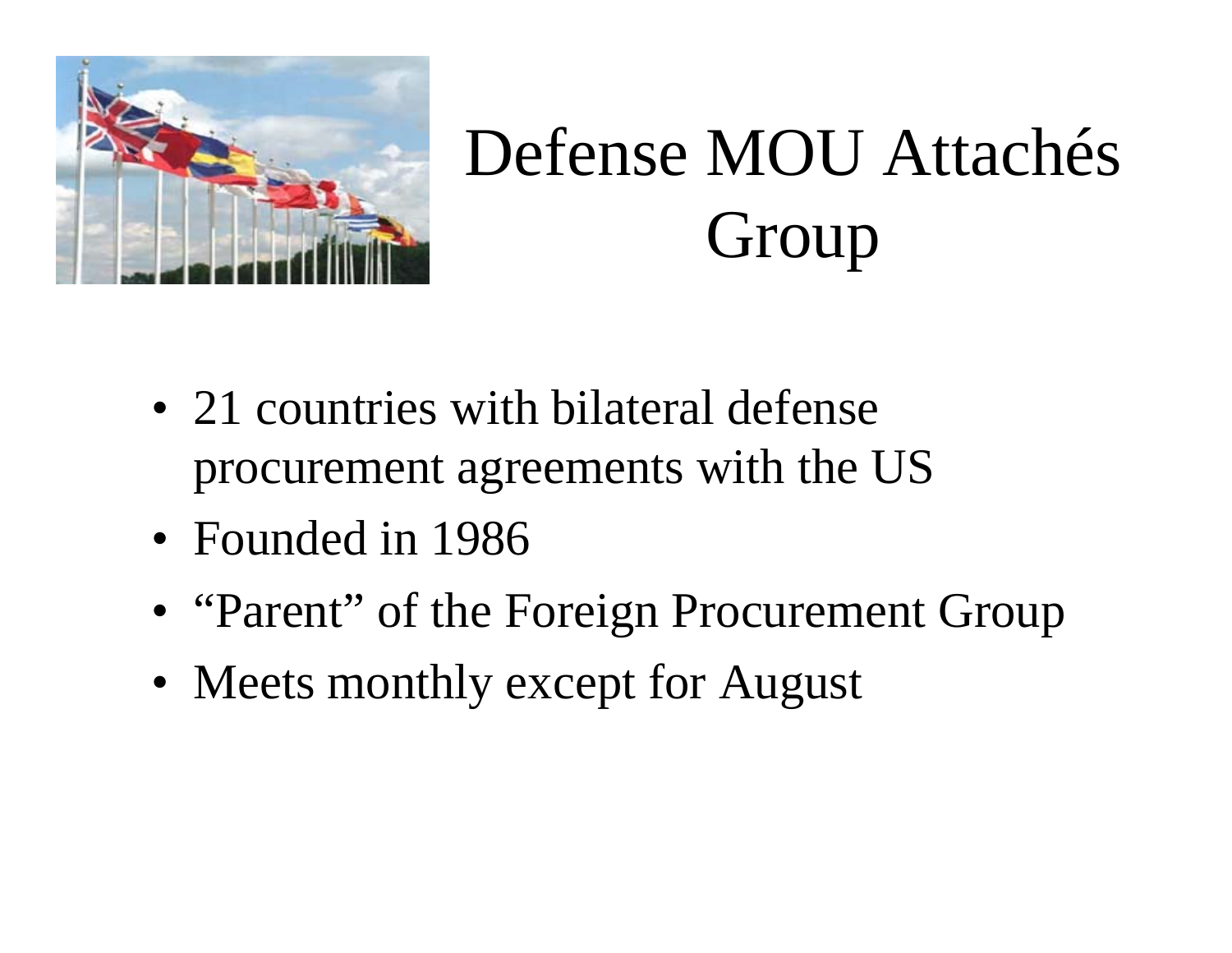

#### MOU Group Members

AustraliaAustriaBelgium CanadaDenmarkEgypt Finland

FranceGermany **Greece** IsraelItaly Luxemburg **Netherlands** 

Norway Portugal Spain SwedenSwitzerlandTurkey United Kingdom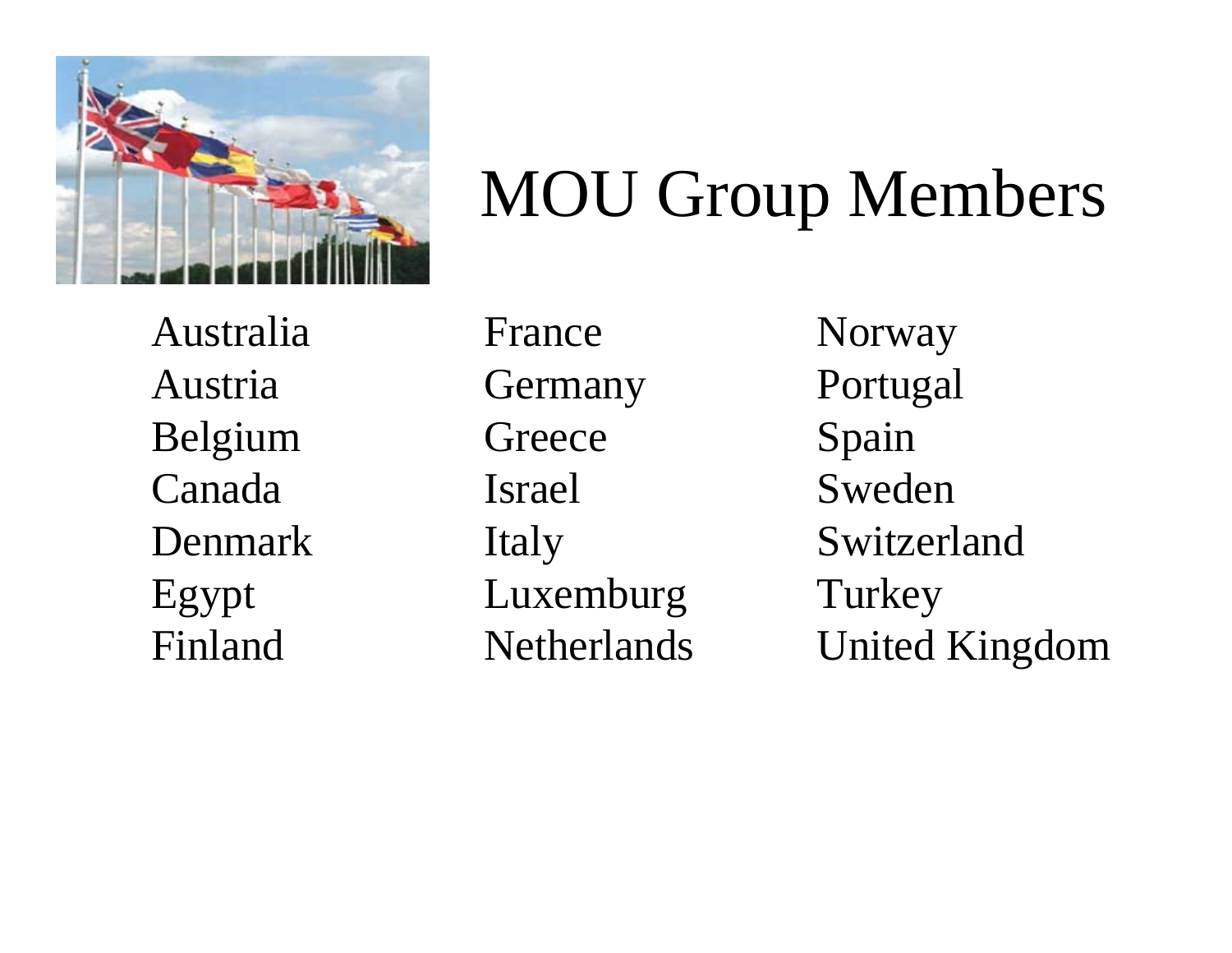

# The Foreign Procurement Group

- Washington DC-based group of countries that participate in Security Assistance; meets bimonthly
- Customer focal point on initiatives for Foreign Military Sales; founded Feb 1999 as a result of 'FMS Reinvention'
- Also considers other issues related to global defense trade and international materiel cooperation
- 1999 17 members, 2007 –33 members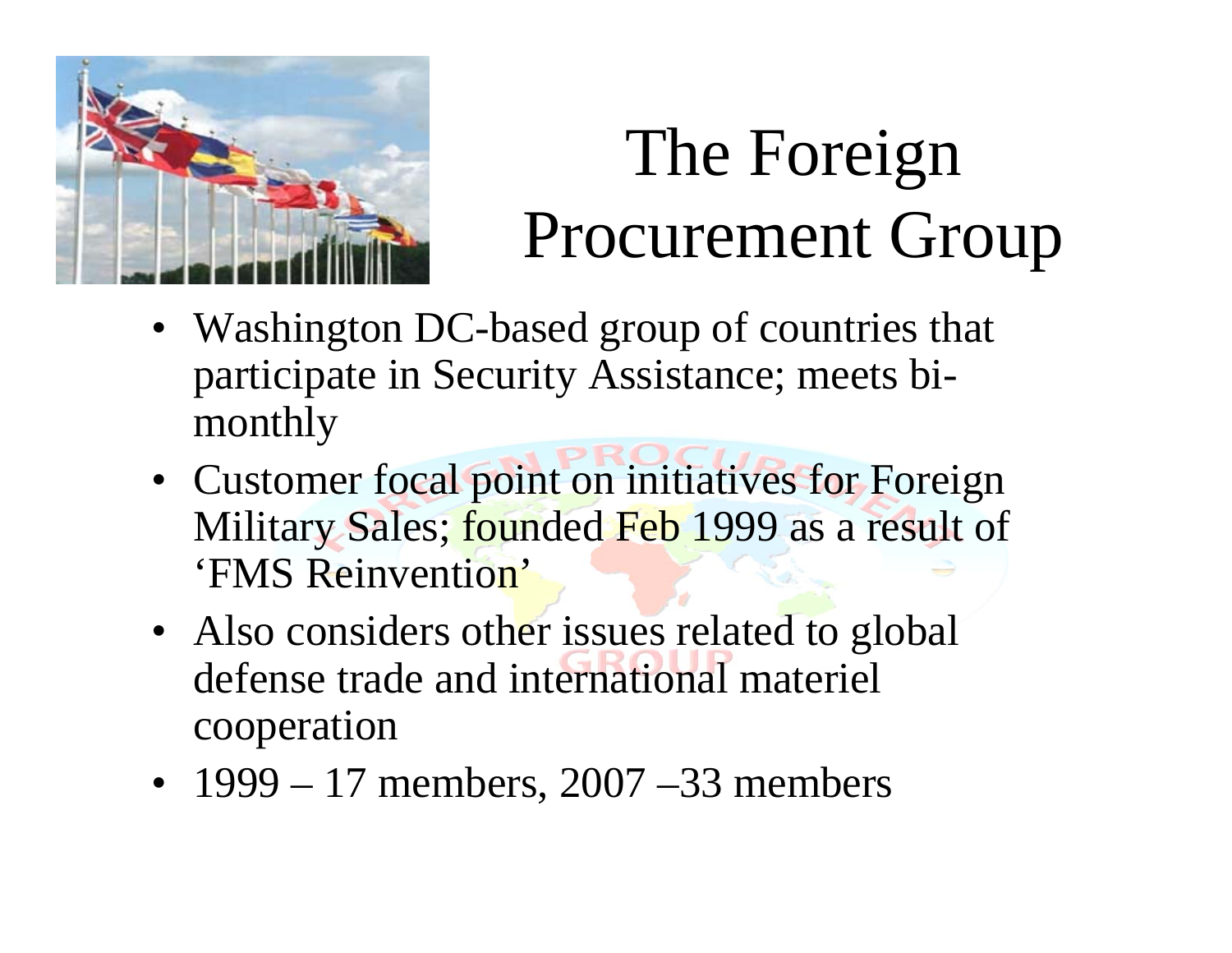

#### FPG Members

Argentina Australia AustriaBelgium BrazilCanadaChileDenmarkEgypt FinlandFrance

Germany **Greece** IndonesiaIsrael **Italy** Japan Korea **Netherlands** New ZealandNorway Pakistan PolandPortugal Saudi ArabiaSingapore Spain SwedenSwitzerlandTaiwan**Turkey** UKYemen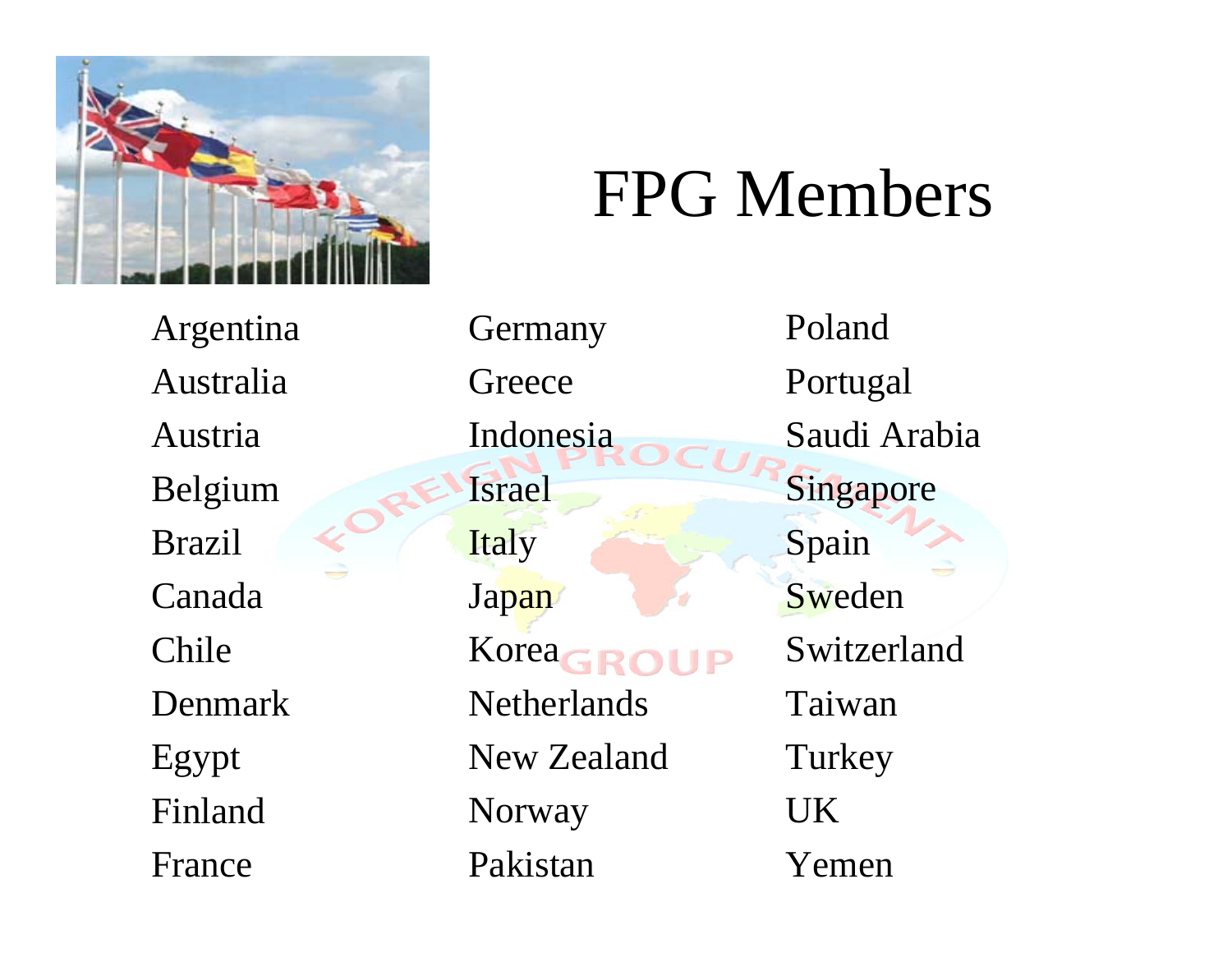

# International Customer Perspectives

"The good, the bad and the ugly"

The good

- DoD and Industry Associations' support of global defense cooperation and trade
- Accelerated process for coalition requirements
- Partnership and progress in FMS improvements

The bad and ugly

- Protectionist thinking and "Buy American" legislation
- Tighter and more onerous export controls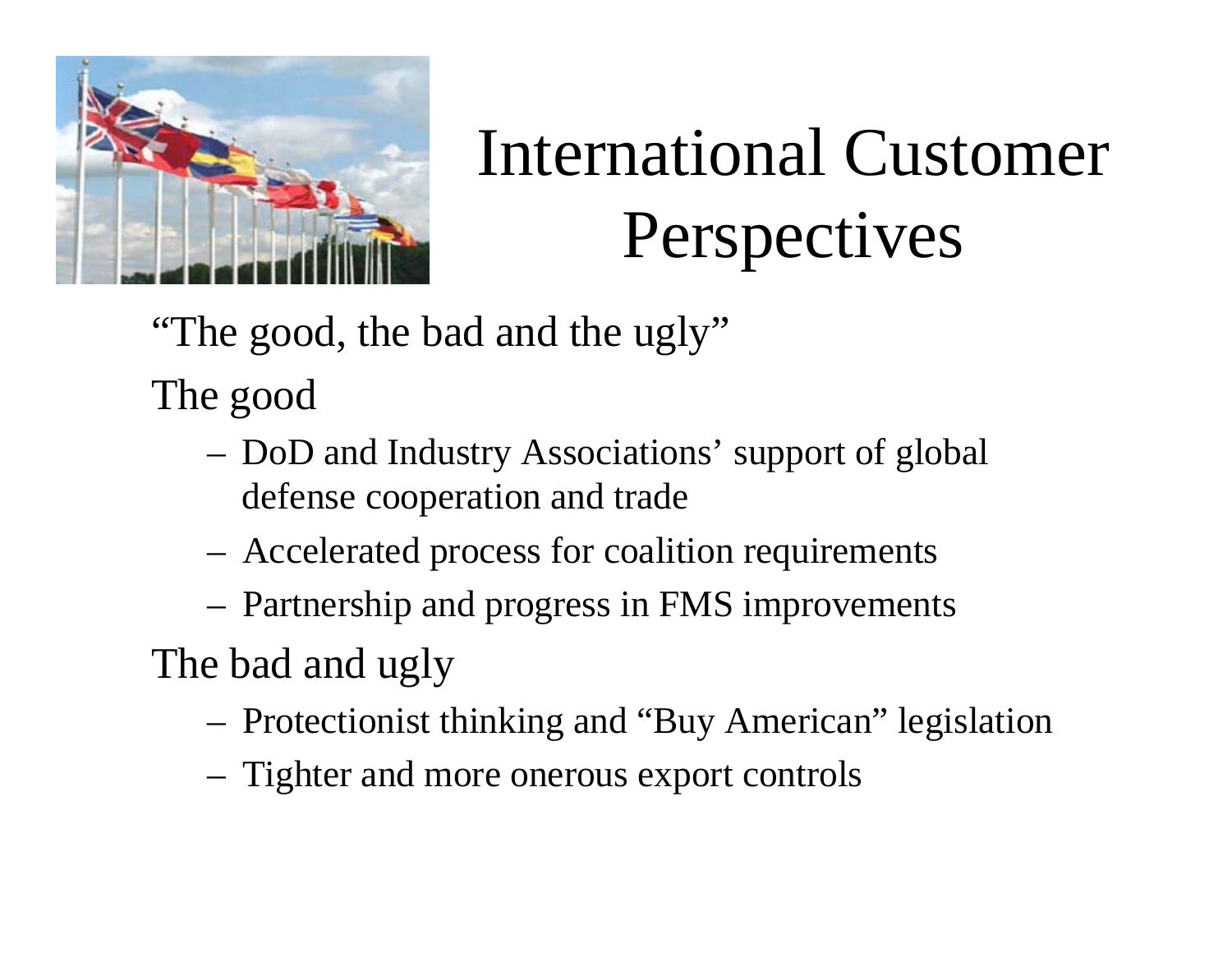

## Partnership and progress in FMS improvements

- Increased transparency and customer participation
- Resolution of transportation issues
- Resolution of case closure problems
- Progress on FMS as a commercial alternative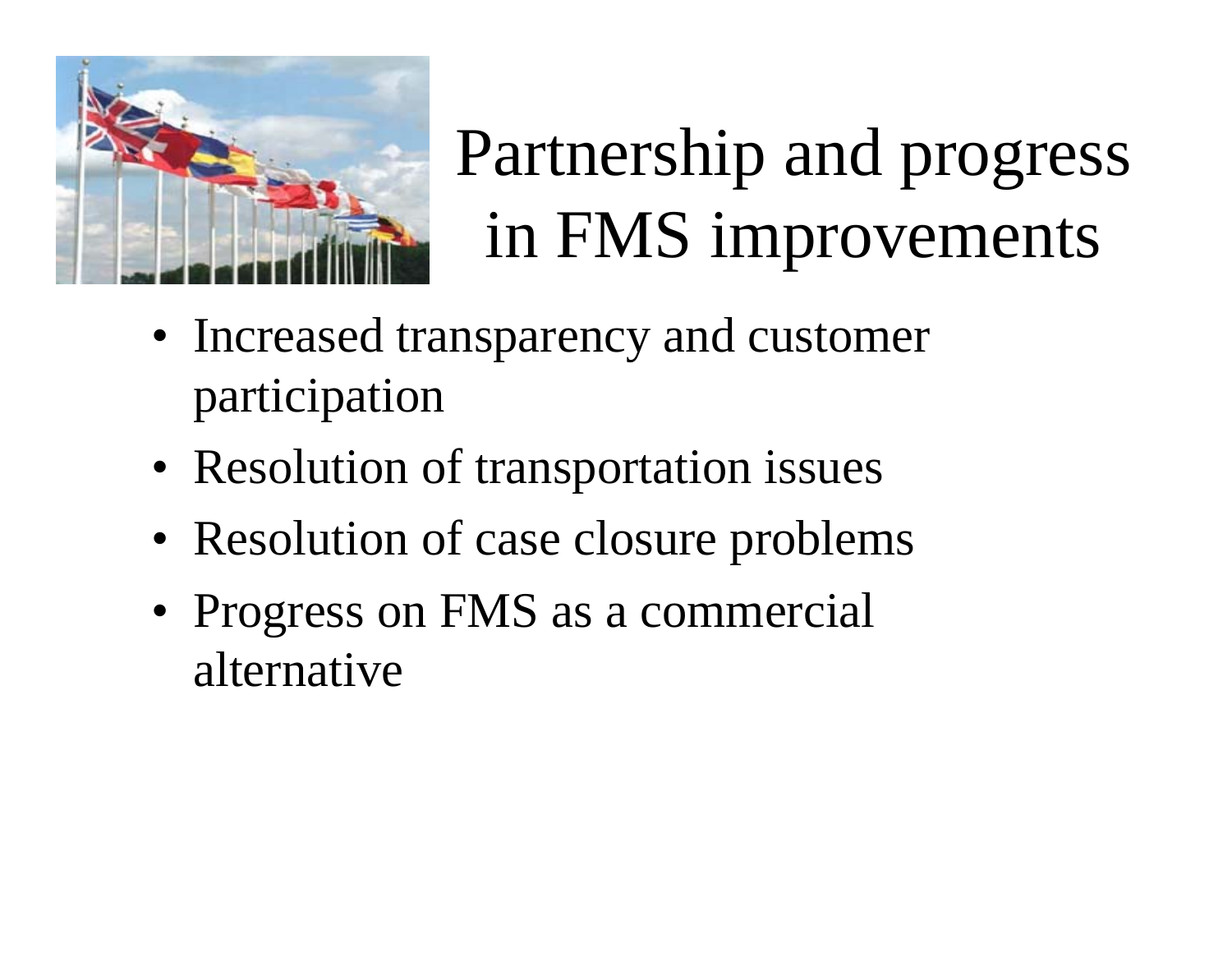

## FMS Challenges

- Concerns with aspects of the recent Administrative Surcharge changes
	- Small Case Management Line
	- Inconsistent application of increased visibility
	- Examples of countries being denied information and suspected continuing incidences of double charging
	- Case writing consolidation
- Cost and schedule metrics at a country level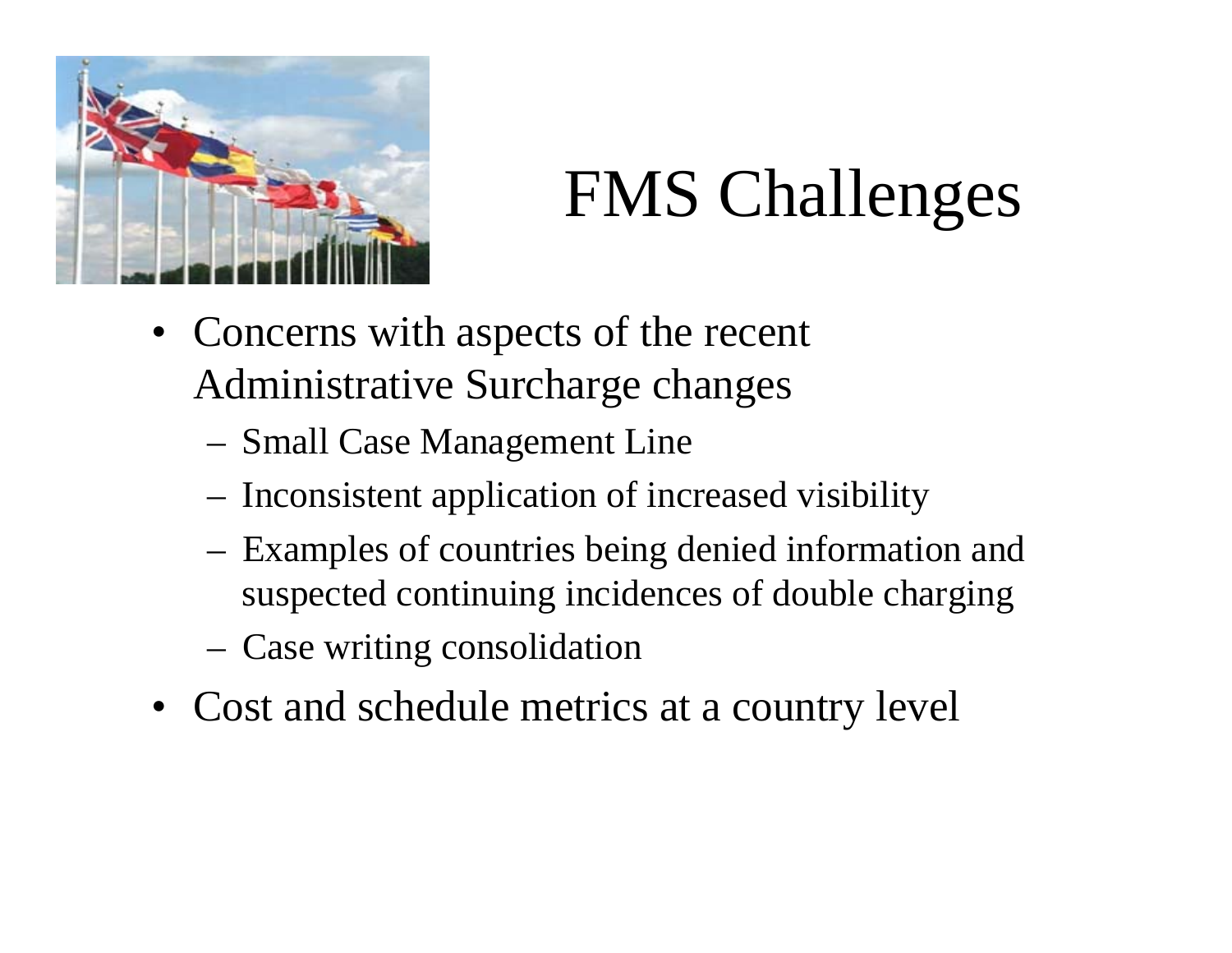

#### Buy American

- Congress has the ability to favor its own constituents - most often manifested in House of Representatives
- Legislation aimed at protecting US firms and excluding foreign companies appears in annual rounds of authorization and appropriations legislation
- Particular areas = defense, foreign relations, space, communications and transportation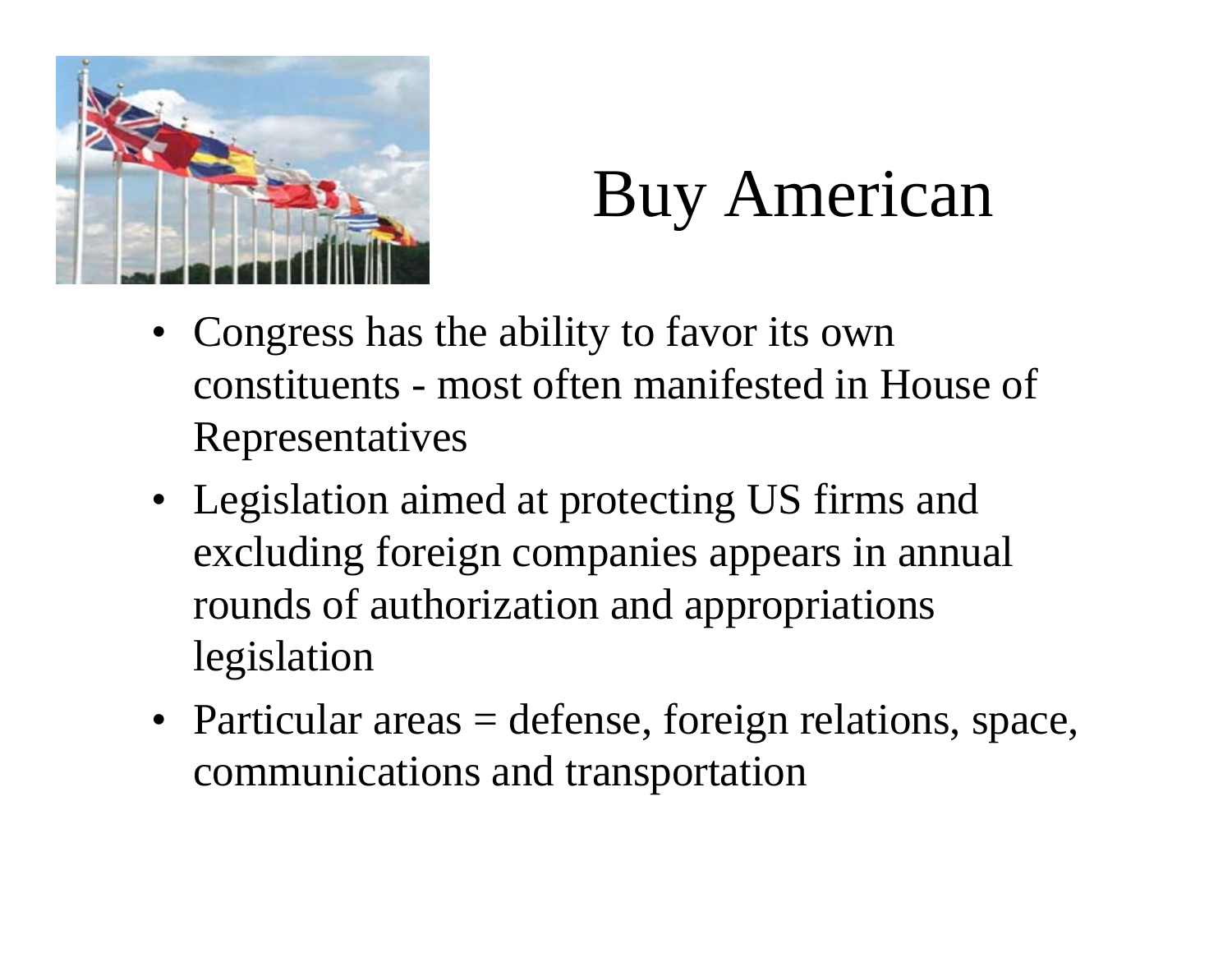

# Buy American (cont'd)

- Why it matters to DOD and US industry?
	- View of international community that such domestic preference legislation is the equivalent of an offset regime
	- More difficult for warfighter to get the best equipment at best cost
	- Does not spur technological innovation
	- Reduced opportunity for cooperative programs and interoperability
	- Increased acquisition costs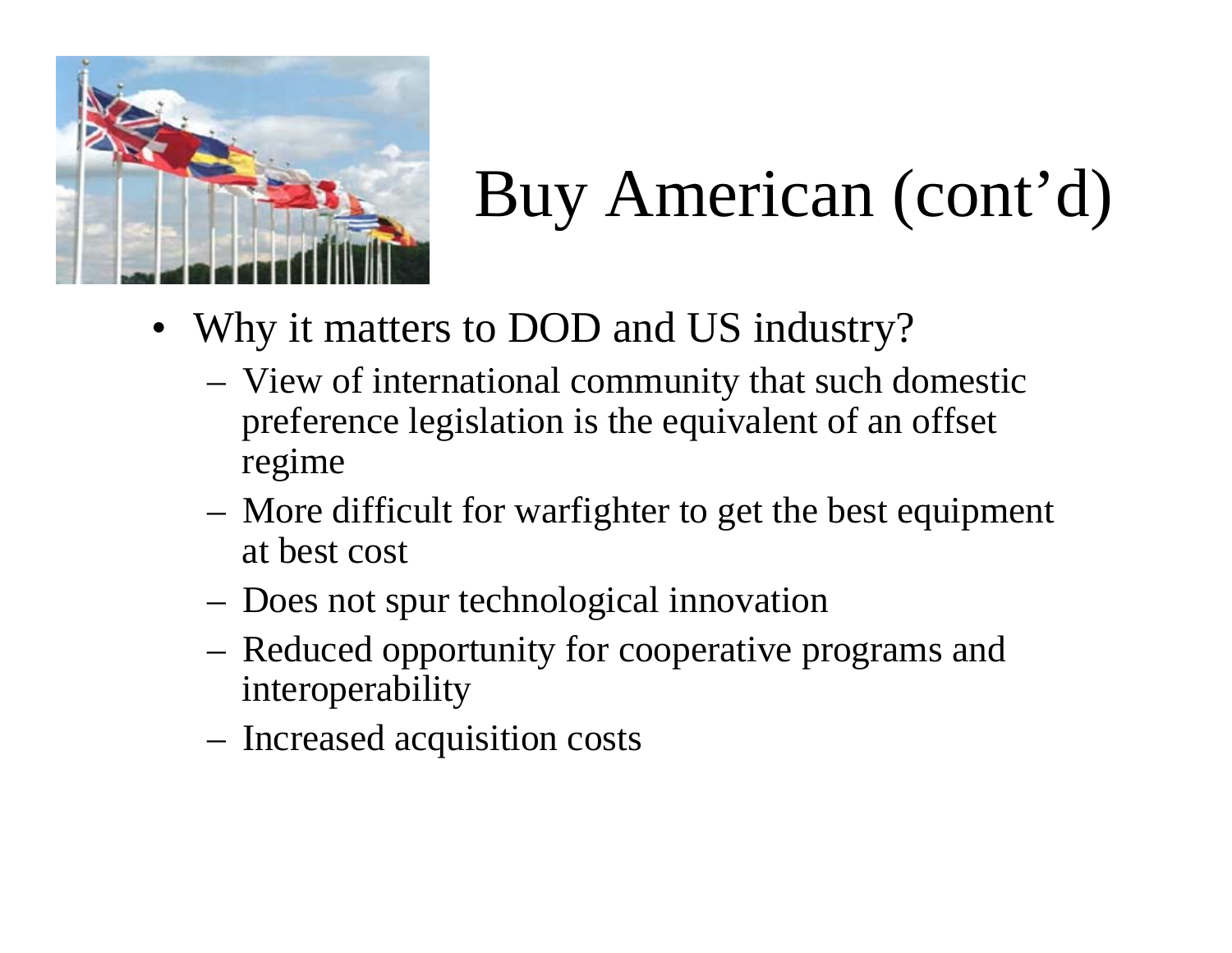

# Buy American – from past years

- 2004: House Armed Services Committee focused on "punishing" countries who required offsets;
- 2005: Protectionist provisions in 2006 Defense Authorization Bill, 2005 Foreign Relations Authorization Bill, 2006 NASA Reauthorization Bill
- 2006: Tightening and extending the Berry Amendment, proscriptions on foreign persons that export to China, proposed elimination of exemption from Buy American requirement for MOU countries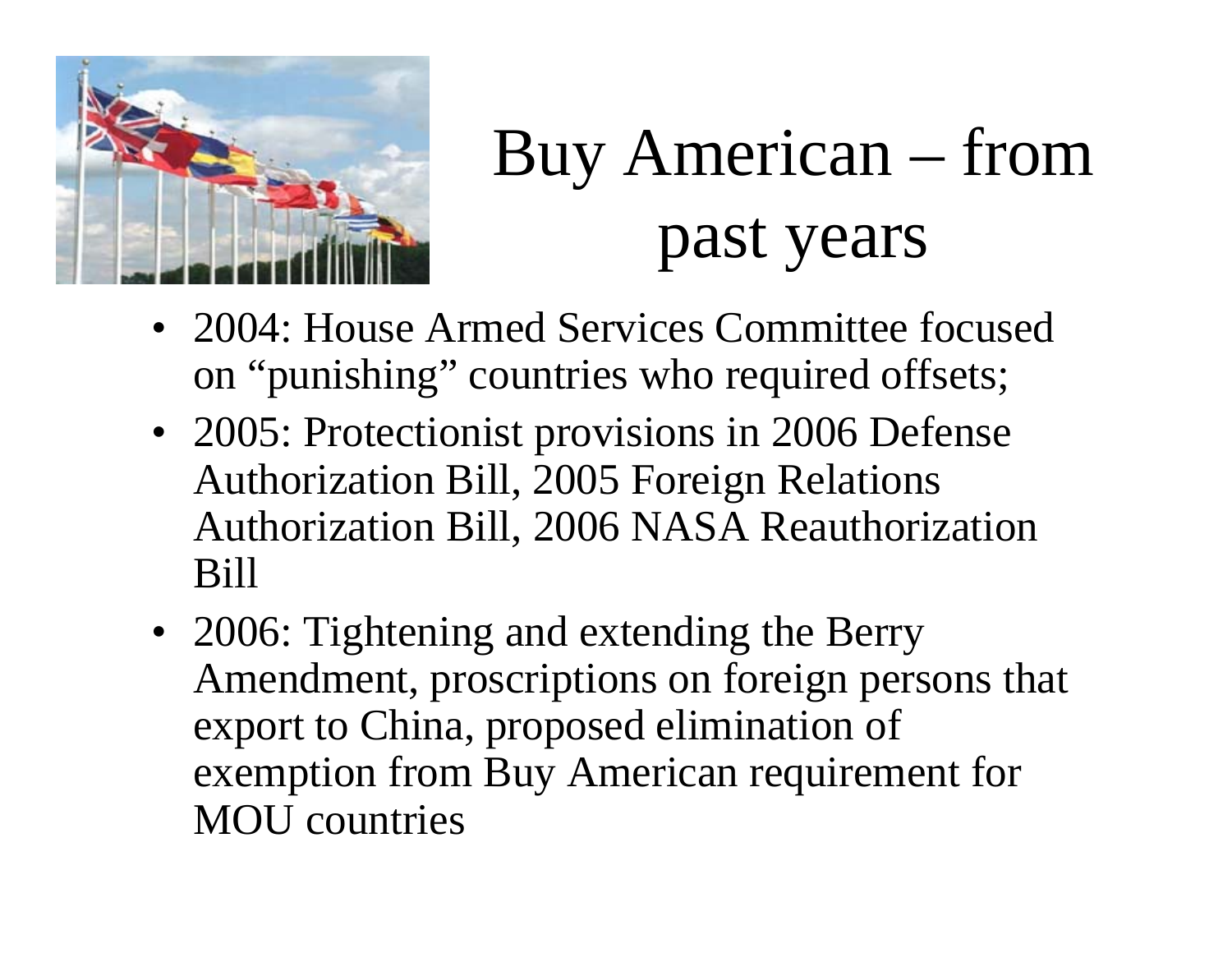

## Advocacy against Buy American

- DMAG Conference and Defense Trade Round Tables
- Letters to Congress and the Administration from the FPG and DMAG and from individual Embassies – usually in support of the Administration's Statements of Policy regarding protectionist provisions
- These Statements of Policy authored by DoD
- For the most part, advocacy efforts have succeeded to date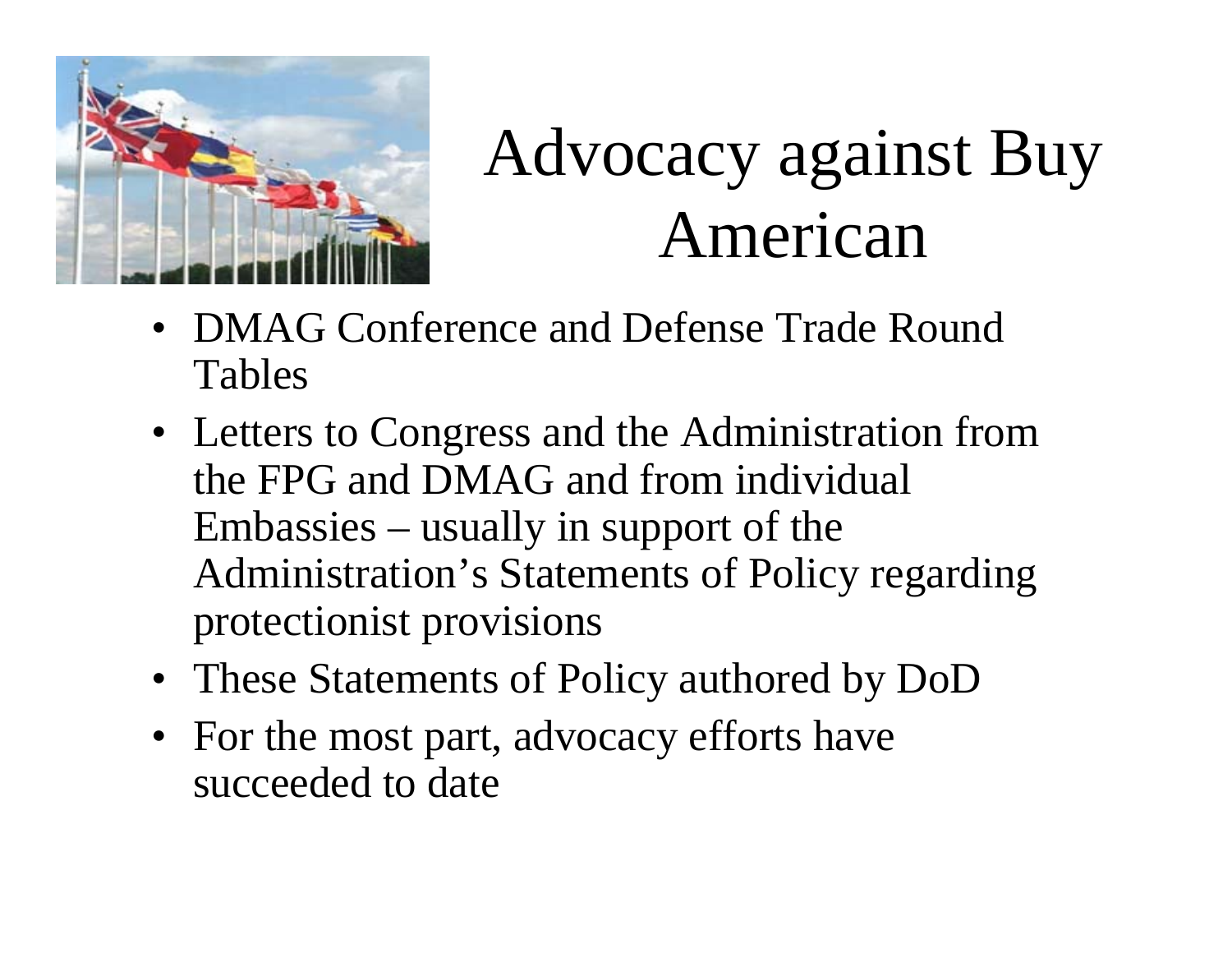

## Export Controls

- US Regime was designed for the Cold War
- "Tightened" requirements are leading to increased paperwork, processing time and costs
- Resulting impacts on cost and schedules of allies' defense programs
- Wastes scarce resources in the end 99% of all submissions are approved
- Reduces capability of key allies by restricting access to best US technology
- Impedes interoperability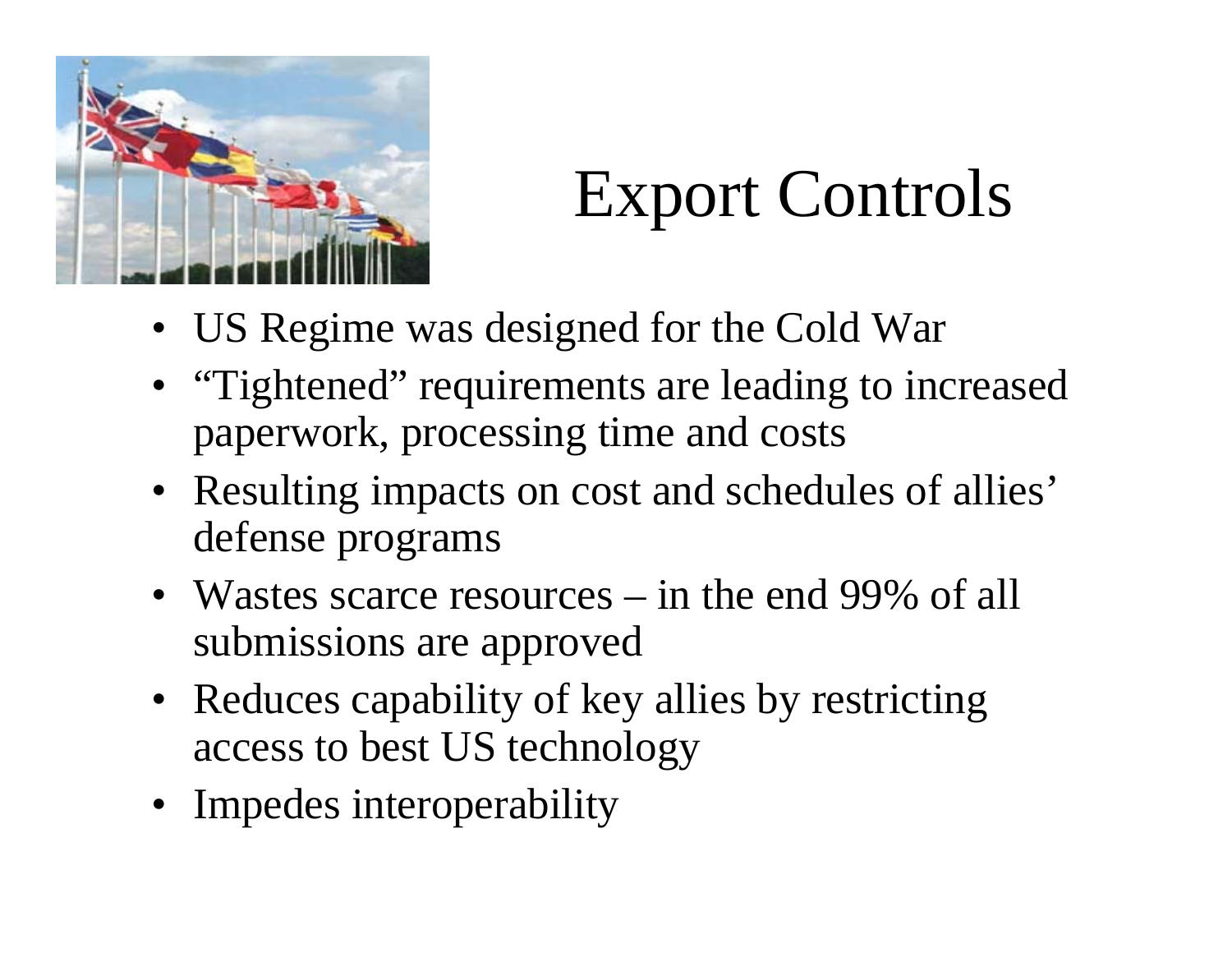

## Export Controls (cont'd)

- Treatment of "dual nationals" conflicts with some countries' human rights legislation
- "Reach" of ITAR into products and technology of other counties
- Hurts US industry by motivating foreign countries and companies to avoid American systems and components
- US may be denying itself valuable technology from its partners when overseas contractors avoid information transfer with their US primes due to ITAR hurdles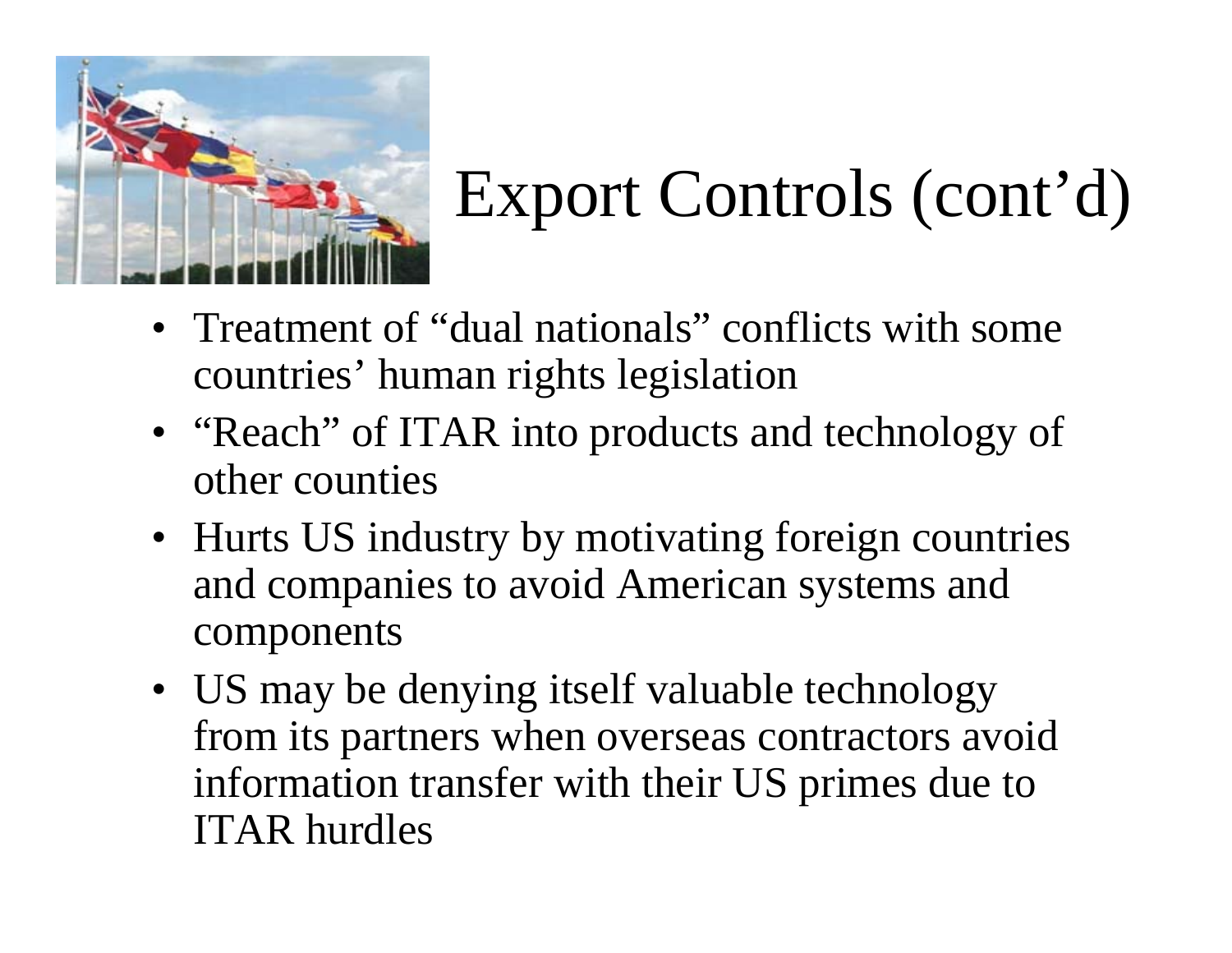

## Export Controls – Some Solutions

- Redefine what constitutes a third party transfer under Foreign Military Sales
	- Championed by the FPG and PM/RSAT
	- Undergoing final legal review
- Reform of export controls regime
	- Industry coalition proposals for export control modernization
	- DoD initiatives
	- GAO findings and recommendations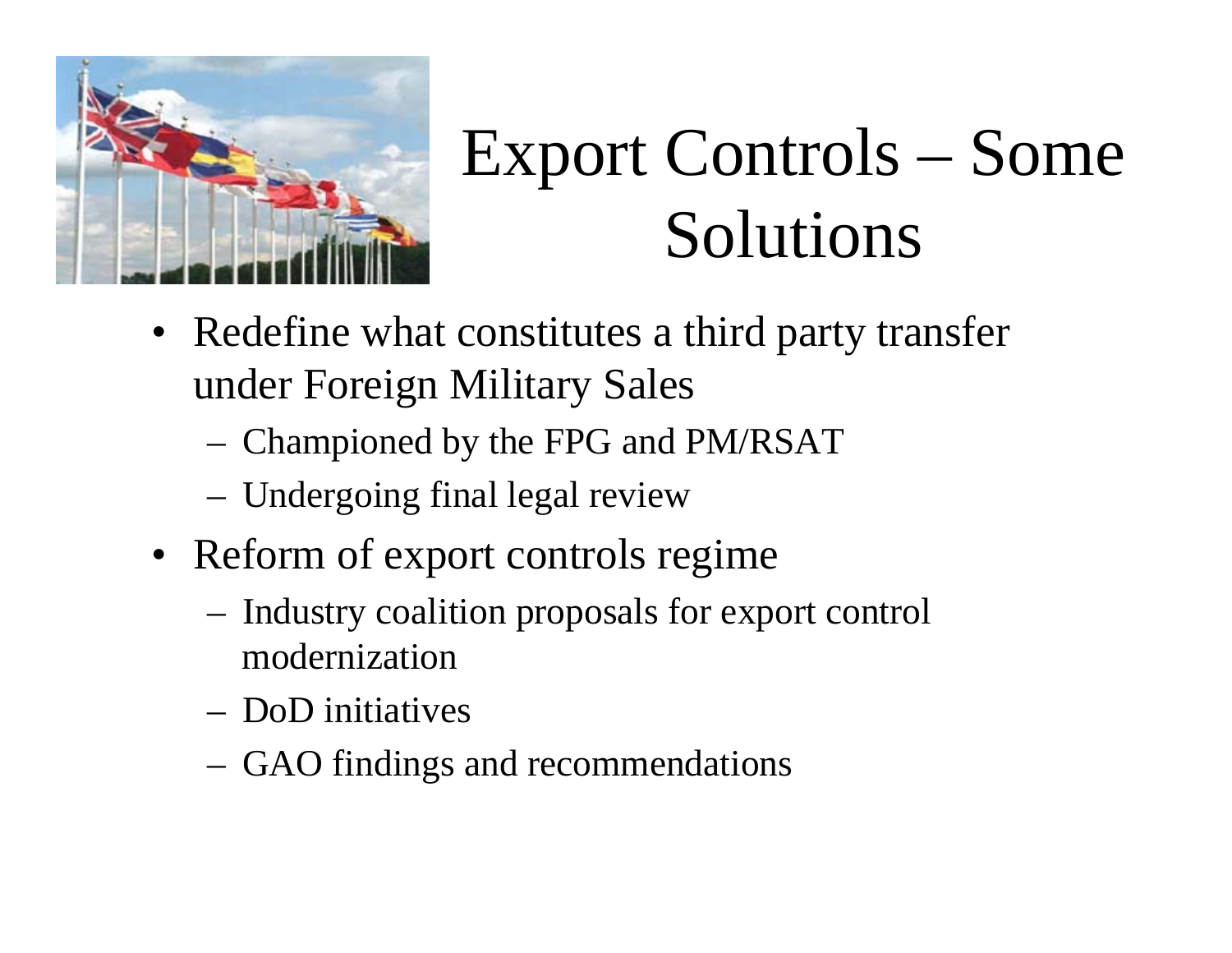

## A Canadian Perspective

- US and Canadian procurement systems similar in strengths and weaknesses
- Prime directive of best value for the taxpayers through openness, transparency and competition
- Pay the price of cumbersome rules and processes that get in the way of timely delivery
- Echo concerns of the international networks regarding protectionist thinking/legislation and the US export control regime